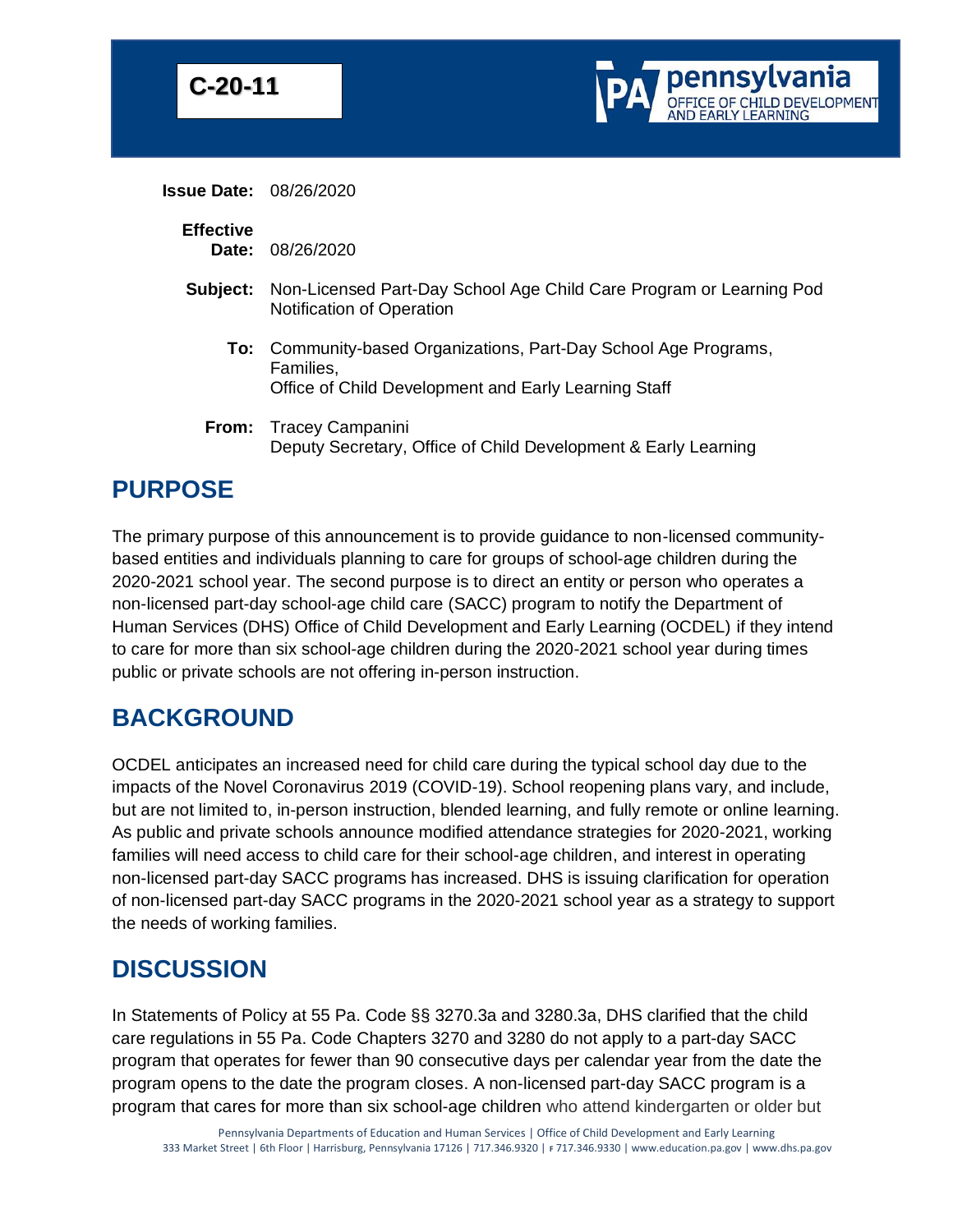under 16 years of age. 55 Pa. Code § 3270.3a and § 3280.3a. Such a program therefore does not require a license from DHS.

In addition to non-licensed part-day SACC programs, parents may be developing innovative options for child care coverage. In order to assist parents supporting each other during COVID-19, DHS will not require licensing for "Learning Pods" (Pods). A Pod is defined as a group of no more than 12 of the same school-age children brought together for purposes of sharing parental oversight. The Pod may move between various parents' oversight and homes throughout the remote learning days. The primary purpose of "Podding" is to provide non-instructional educational support. Parent/Guardian oversight is key to a Pod; if parents are not responsible for oversight and leave the children in the group under the supervision of a non-parent, then this grouping, when serving more than six children, is a non-licensed part-day SACC program.

To ensure support through the entire school year, DHS has temporarily suspended the 90-day limitation on non-licensed part-day SACC program operations for the 2020-2021 school year. Unlicensed part-day SACC programs and Pods will also be permitted to operate more than 90 consecutive days per calendar year without obtaining a license from DHS, if they implement the elements enumerated in this announcement and agree to allow DHS to enter and inspect without notice. An unlicensed part-day SACC program or Pod that continues to operate for longer than 90 days in a calendar year without implementing the elements set forth in this announcement is subject to enforcement action by the Department for the unlicensed operation of a child care center or group child care home.

The following requirements are applicable to all non-licensed part-day SACC programs and Pods unless otherwise noted.

### **Health and Safety Plan**

- Develop a COVID-19 Health and Safety plan (the Plan) aligned with the Pennsylvania Department of Health (DOH) [guidelines](https://www.health.pa.gov/topics/disease/coronavirus/Pages/Coronavirus.aspx) and the Centers for Disease Control and Prevention (CDC) [Operating schools during COVID-19: CDC's Considerations.](https://www.cdc.gov/coronavirus/2019-ncov/community/schools-childcare/guidance-for-schools.html)
- Post the Plan in a conspicuous location accessible to parents and otherwise made available to the families of the enrolled children. A sample Plan template developed by OCDEL can be found [here.](https://files.constantcontact.com/3e3d36fe201/bb183926-9d6d-43a7-9ed8-cf4b21318f90.pdf)

#### **Emergency Plan**

• Develop an emergency plan to address response, evacuation, and family notification in the event of an emergency. [Sample plans and toolkits for developing](https://www.pema.pa.gov/Preparedness/Planning/Community-Planning/School-Safety/Pages/default.aspx) an Emergency [Plan](https://www.pema.pa.gov/Preparedness/Planning/Community-Planning/School-Safety/Pages/default.aspx) are available on the Pennsylvania Emergency Management Agency (PEMA) website.

It is critical that local emergency management agencies are aware of children's location in the event of a crisis and have an opportunity to plan an appropriate level of response.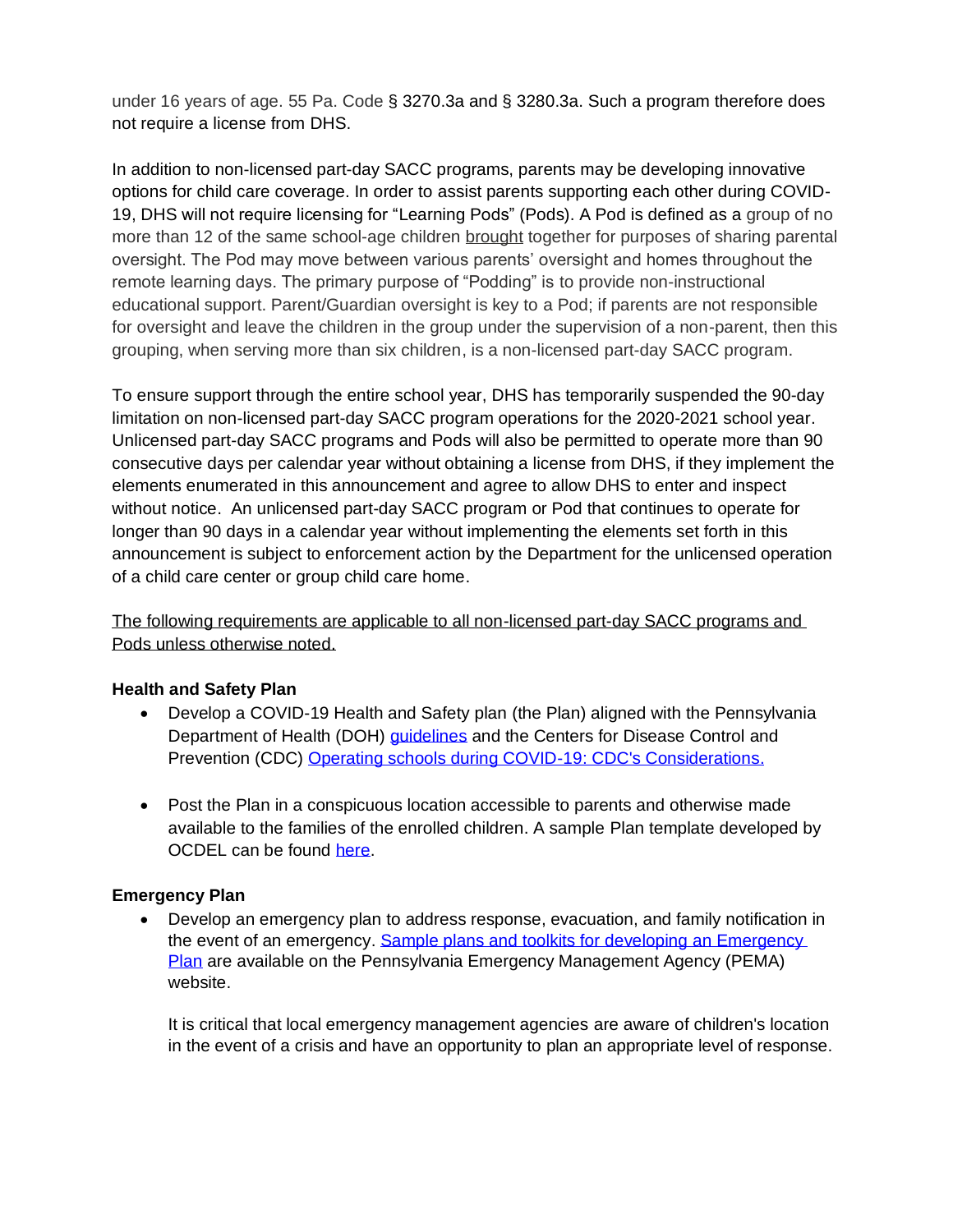- If operating a non-licensed part-day SACC program outside a home, submit the emergency plan to the local emergency management agency for their awareness and an understanding of potential increases to traffic flow in the area.
- Pods are strongly encouraged to share their emergency plan with local emergency management agencies.

#### **Building Use and Safety**

• If operating a non-licensed part-day SACC program outside a home, obtain an Occupancy Permit.

An acceptable certificate of occupancy to operate a non-licensed part-day SACC program should be classified as use group E and comply with applicable state and local building codes. Contact the local municipality or the Pennsylvania Department of Labor and Industry if the occupancy permit is not classified as use group E or there is no statement on the occupancy permit that the building is acceptable for child care use.

- A listing of the building code officials in every municipality in the commonwealth of Pennsylvania is [here](https://www.dli.pa.gov/Individuals/Labor-Management-Relations/bois/Documents/UCCMUN.HTM)**.**
- Pods operating in a residence should be aware that some local zoning ordinances prohibit any kind of child care to take place in residences. Please consult local authorities regarding applicable ordinances and requirements.
- Every non-licensed part-day SACC program and Pod must operate in a space with a functioning fire detection system on all levels of the facility or residence.

#### **Child Protective Services Law**

- Comply with the Pennsylvania Child Protective Services Law. For information on requirements, visit the [Keep Kids Safe w](http://www.keepkidssafe.pa.gov/)ebsite.
- Maintain copies of required background clearances for all staff and volunteers on file to be available for review by DHS staff during inspection or upon request.

As a person having direct contact with children, every adult working or supervising children at a non-licensed SACC program or Pod is a mandated reporter who is required to report suspected child abuse. The Keep Kids Safe website has information and training about identifying suspected child abuse and the legal requirements of reporting incidents of suspected child abuse. All program adults must comply with the requirement to report suspected child abuse if they have a reasonable cause to believe abuse has occurred.

#### **Communication with Families**

• Communicate with families of enrolled children to clearly explain program expectations and services provided by the program.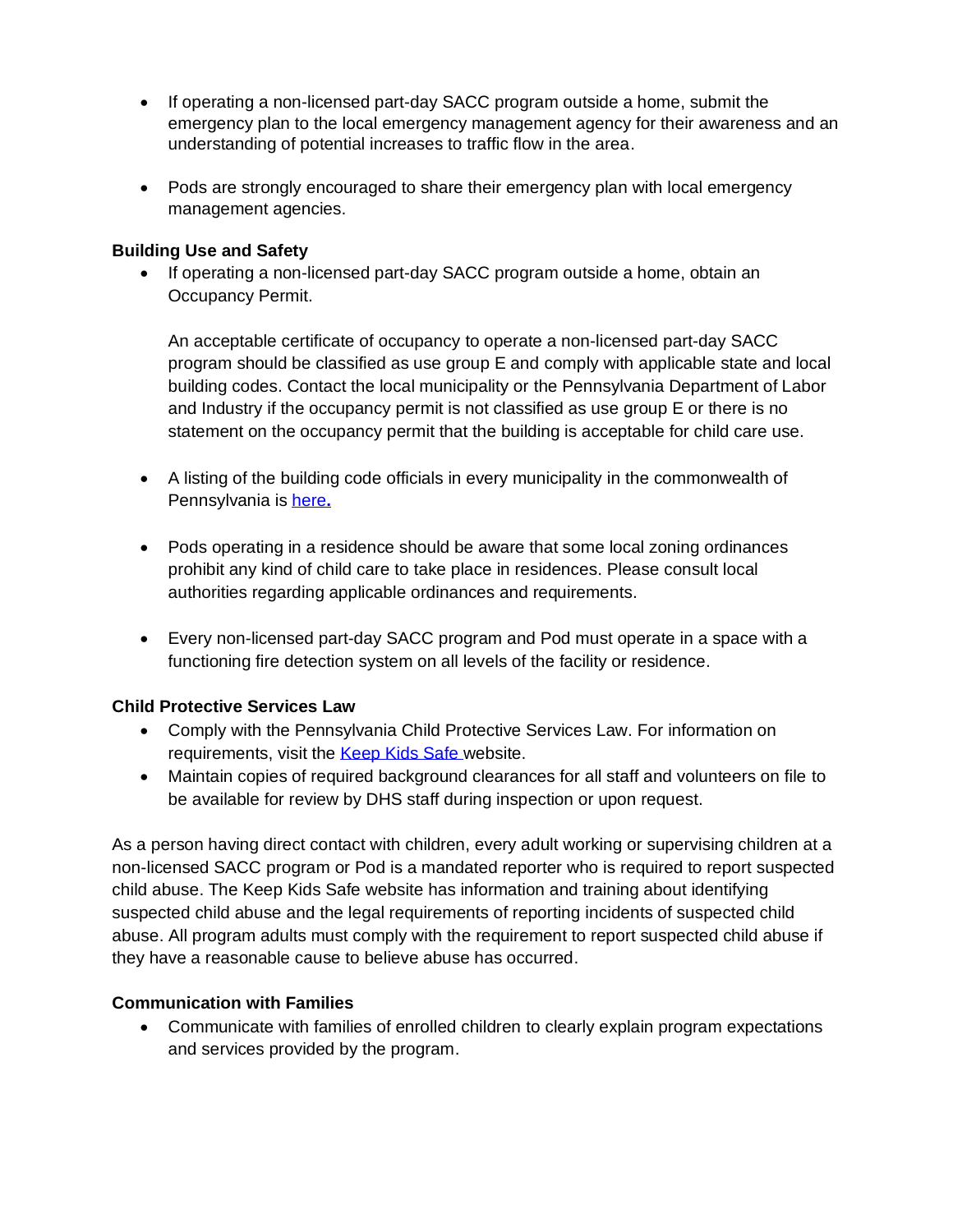- Specify the level of ability to support the child's educational work, such as ability for the child to log onto the internet to join virtual classes, homework help, and connections to the child's teacher.
- Make available cost for services and charges to enrolled families, as applicable.

#### **Staff/Student Ratio**

DHS defines school-age as the following:

- *Young school-age child* is a child who attends kindergarten to the date the child enters the 4th grade of a public or private school system; and
- *Older school-age child is* a child who attends the 4th grade of a public or private school system through 15 years of age.

A non-licensed part-day SACC program MAY ONLY serve school-age children who attend kindergarten or older but under 16 years of age.

Adhere to the following staff-to-child ratios. Only adults aged 18 or older count toward the staff ratio.

| Similar Age Levels   Staff | Children |
|----------------------------|----------|
| Young school-age           |          |
| Older school-age           |          |

Legal entities and individuals offering non-licensed part-day SACC programs are not eligible for Child Care Works. Any program wishing to become licensed can contact their Regional [Certification Office:](http://files.constantcontact.com/3e3d36fe201/46f78a7b-2a60-49c6-ba2c-9256fc80e963.pdf) Central Region at 1-800-222-2117; Northeast Region at 1-800-222-2108; Southeast North and Southeast South Region at 1-800-346-2929; or Western Region at 1-800- 222-2149.

#### **Notification of Intent to Operate**

• Notify DHS of your plan to care for school-age children during the 2020-2021 school year by completing the *Notification of Operation* form (Appendix A).

Programs will be subject to DHS monitoring to confirm implementation of the items listed in this announcement, and any Order issued by the Governor or the Secretary of Health. Additionally, complaints against non-licensed part-day SACC programs or Pods will be investigated by Child Care Certification Representatives. A non-licensed part-day SACC program or Pod must allow DHS representatives access if they arrive at the service location and present a commonwealth issued ID badge.

Information provided on the *Notification of Operation* form will be used to help DHS identify the number of programs available to children and families across the Commonwealth, enable DHS to communicate with the programs any critical health updates relating to COVID-19, and provide parents and caregivers with contact information for potential enrollment. Information for nonlicensed part-day SACC programs can be found through [www.findchildcare.pa.gov.](http://www.findchildcare.pa.gov/) Identifying information about Pods will not be posted publicly.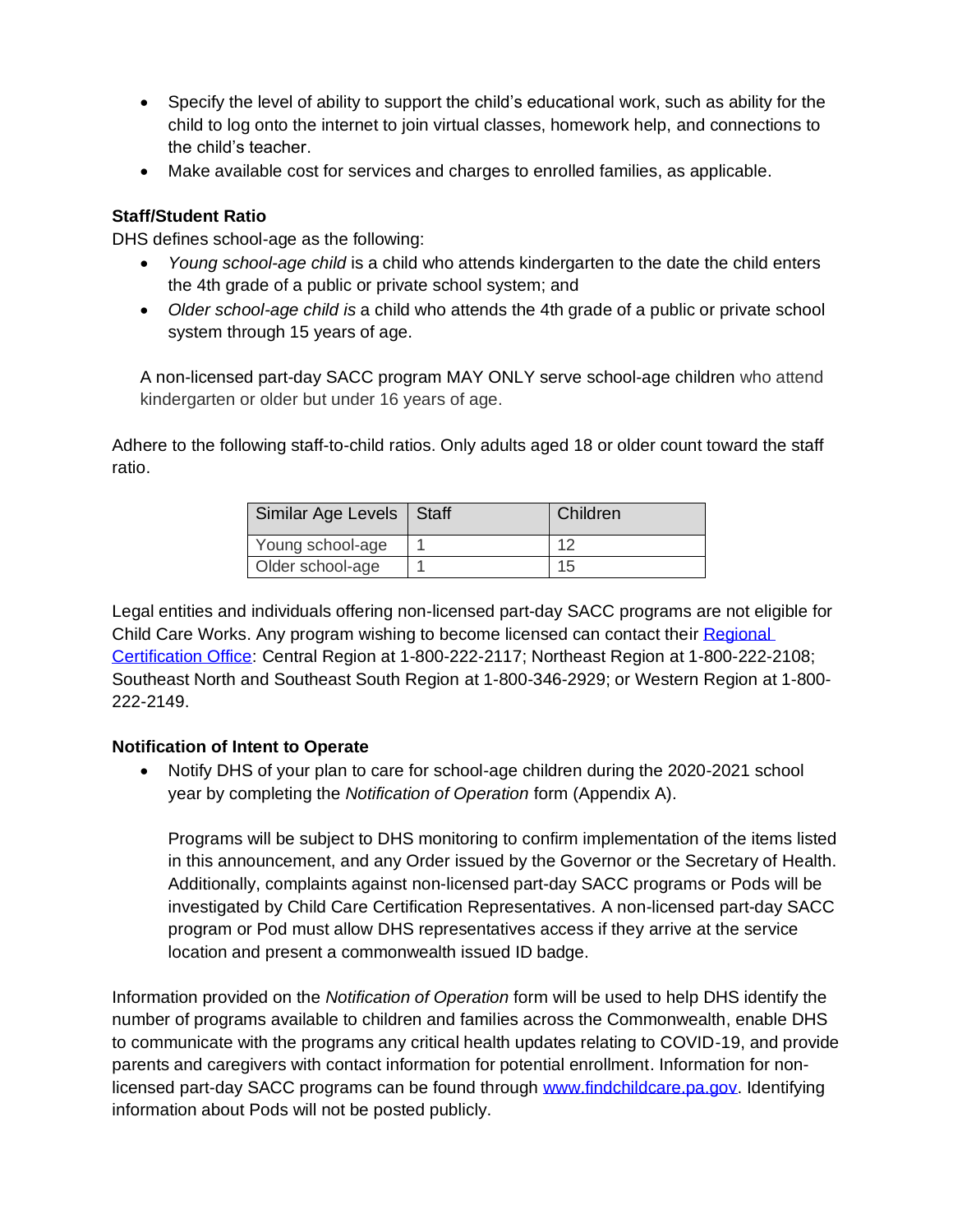#### **MORE INFORMATION**

This announcement provides critical information regarding the implementation of non-licensed part-day SACC programs and Pods for longer than 90 days in a calendar year. Ideally all the afore-mentioned elements should be in place prior to the time children begin attending care. In the event that an entity or individual has already started non-licensed part-day SACC programming or a Pod, the attached *Notification of Operation* should be completed and submitted immediately. The program has 30 days after submitting the *Notification of Operation* to complete the remaining elements outlined in this announcement.

The administration is committed to supporting children, families, and providers through the COVID-19 Pandemic. Additional resources for SACC providers will be posted at [www.pakeys.org/sacc-coronavirus-resources.](http://www.pakeys.org/sacc-coronavirus-resources)

# **NEXT STEPS**

| IE planning to provide school-age care:                                                                                                                                                                                                                                                | <b>THEN</b> Provider's next steps are:                                                                                                                                                                                                                                                                 |  |
|----------------------------------------------------------------------------------------------------------------------------------------------------------------------------------------------------------------------------------------------------------------------------------------|--------------------------------------------------------------------------------------------------------------------------------------------------------------------------------------------------------------------------------------------------------------------------------------------------------|--|
| As an individual or entity that is not<br>$\bullet$<br>licensed by DHS, and<br>to more than six children, and<br>$\bullet$<br>the children are in Kindergarten and<br>above but under 16 years of age, and<br>care is to be provided in any location<br>(home, commercial space, etc.) | 1. Read this Announcement and share it<br>with appropriate care providers/staff.<br>2. Review DOH and CDC guidelines.<br>3. Create or update a <b>Health and Safety</b><br>Plan, and make publicly available.<br>4. Review the <b>Keep Kids Safe</b> website to<br>ensure compliance with background   |  |
|                                                                                                                                                                                                                                                                                        | clearances and reporting<br>requirements in the Child Protective<br>Services Law requirements.<br>Develop communications for families.<br>5.<br>6. Ensure required documentation is on<br>file for staff and volunteers.<br>7. Complete and submit the Notification<br>of Operation form (Appendix A). |  |
|                                                                                                                                                                                                                                                                                        | <b>Families</b> should be aware:                                                                                                                                                                                                                                                                       |  |
|                                                                                                                                                                                                                                                                                        | Child Care Works funds do not<br>$\bullet$<br>support this type of child care.                                                                                                                                                                                                                         |  |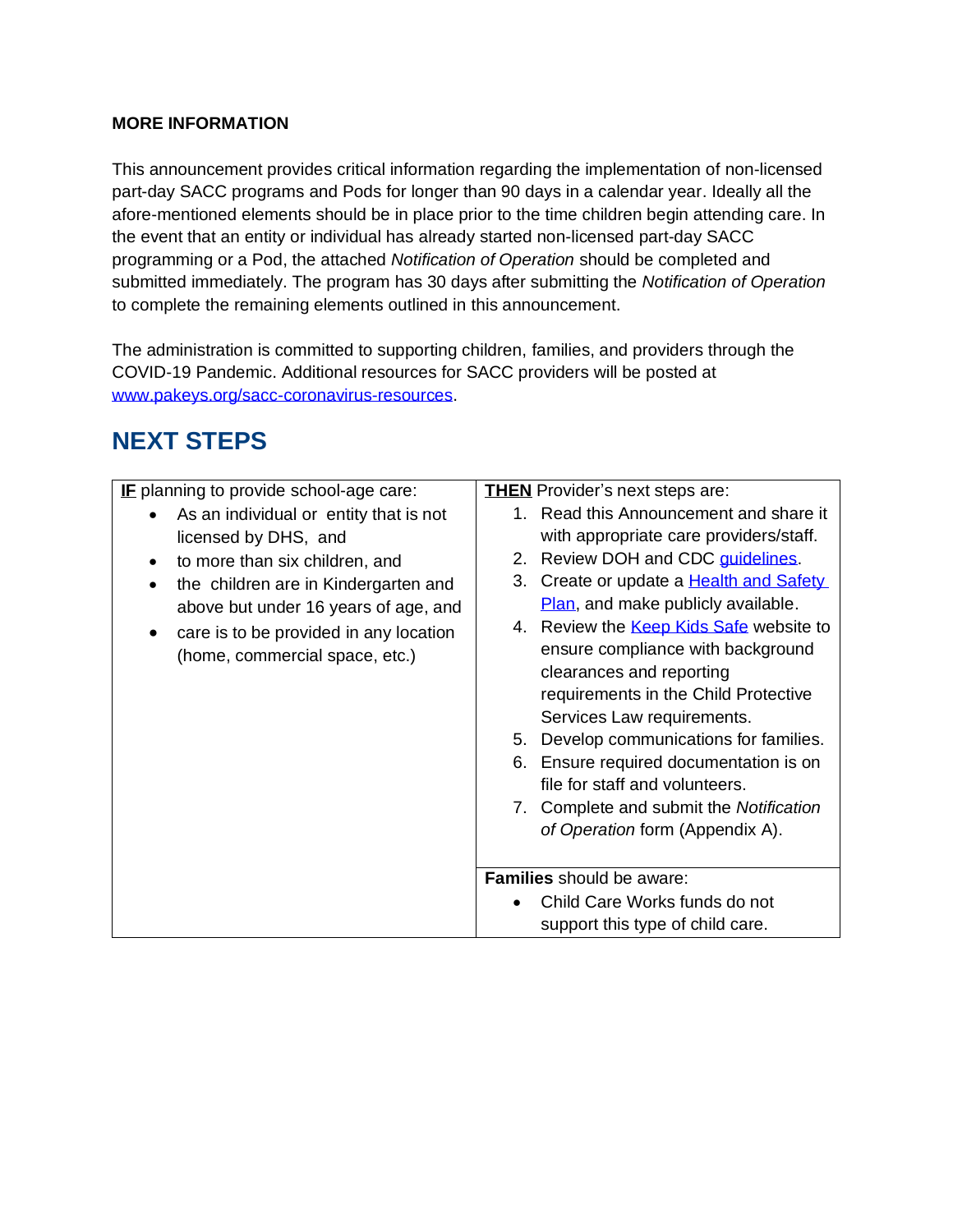## **APPENDIX A**

### **Notification of Operation**

### **2020-2021 School Year**

Use the following form to notify the Pennsylvania Department of Human Services, Office of Child Development and Early Learning (OCDEL) of intent to provide care and/or educational support to school-age children in a non-licensed part-day school-age child care (SACC) program or Learning Pod (Pod) during the 2020-2021 school year.

**Instructions:** Prior to operation, complete the following table and Attestation Statement and email both documents to [RA-PWDRACERT@PA.GOV](mailto:RA-PWDRACERT@PA.GOV) with the subject line "**Notification of Operation."** Retain a copy of this form to demonstrate that the form was submitted-- the program will receive confirmation that OCDEL received the form.

| <b>NAME OF SERVICE LOCATION:</b>                                                                                                  | LOCATION ADDRESS: (if multiple locations,<br><i>include all addresses)</i> |
|-----------------------------------------------------------------------------------------------------------------------------------|----------------------------------------------------------------------------|
| <b>LEGAL ENTITY/INDIVIDUAL:</b>                                                                                                   | PRIMARY POINT OF CONTACT NAME:                                             |
| 1. TELEPHONE NUMBER:                                                                                                              | PRIMARY POINT OF CONTACT E-MAIL:                                           |
| 2. ALTERNATIVE TELEPHONE NUMBER:                                                                                                  | <b>SECONDARY E-MAIL:</b>                                                   |
| DAYS OF OPERATION:                                                                                                                | NUMBER OF CHILDREN IN ATTENDENCE:                                          |
| <b>HOURS OF OPERATION:</b>                                                                                                        | <b>AGES OF CHILDREN IN ATTENDENCE:</b>                                     |
| SCHOOLS SERVED: (Name of school districts,<br>charter schools, or nonpublic schools in which the<br>children served are enrolled) | COUNTY(IES) SERVED:                                                        |
| WEBSITE ADDRESS (if applicable)                                                                                                   | This Notification is for a Pod                                             |